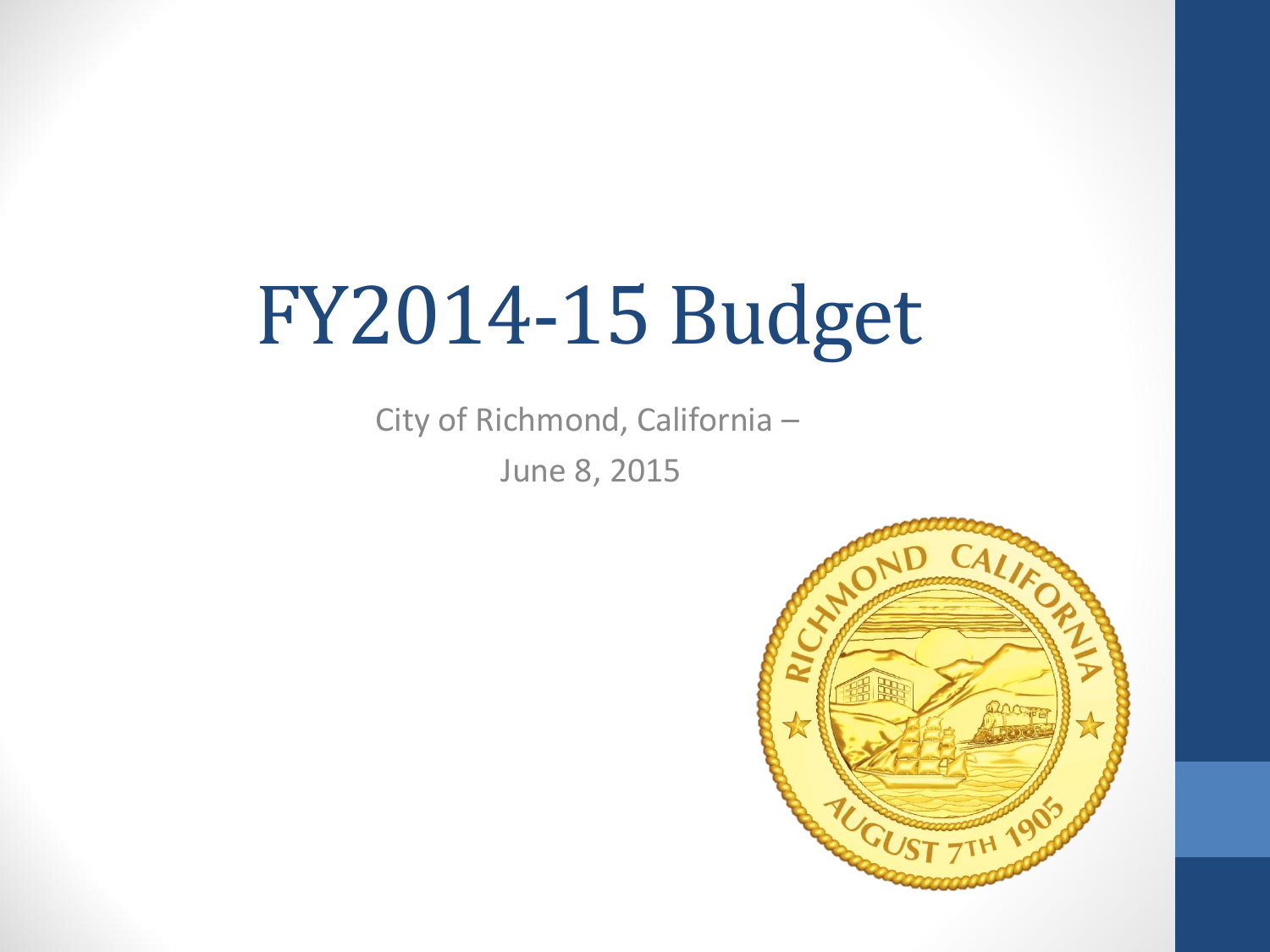# Five-Year Financial Plan – Strategic Business Plan

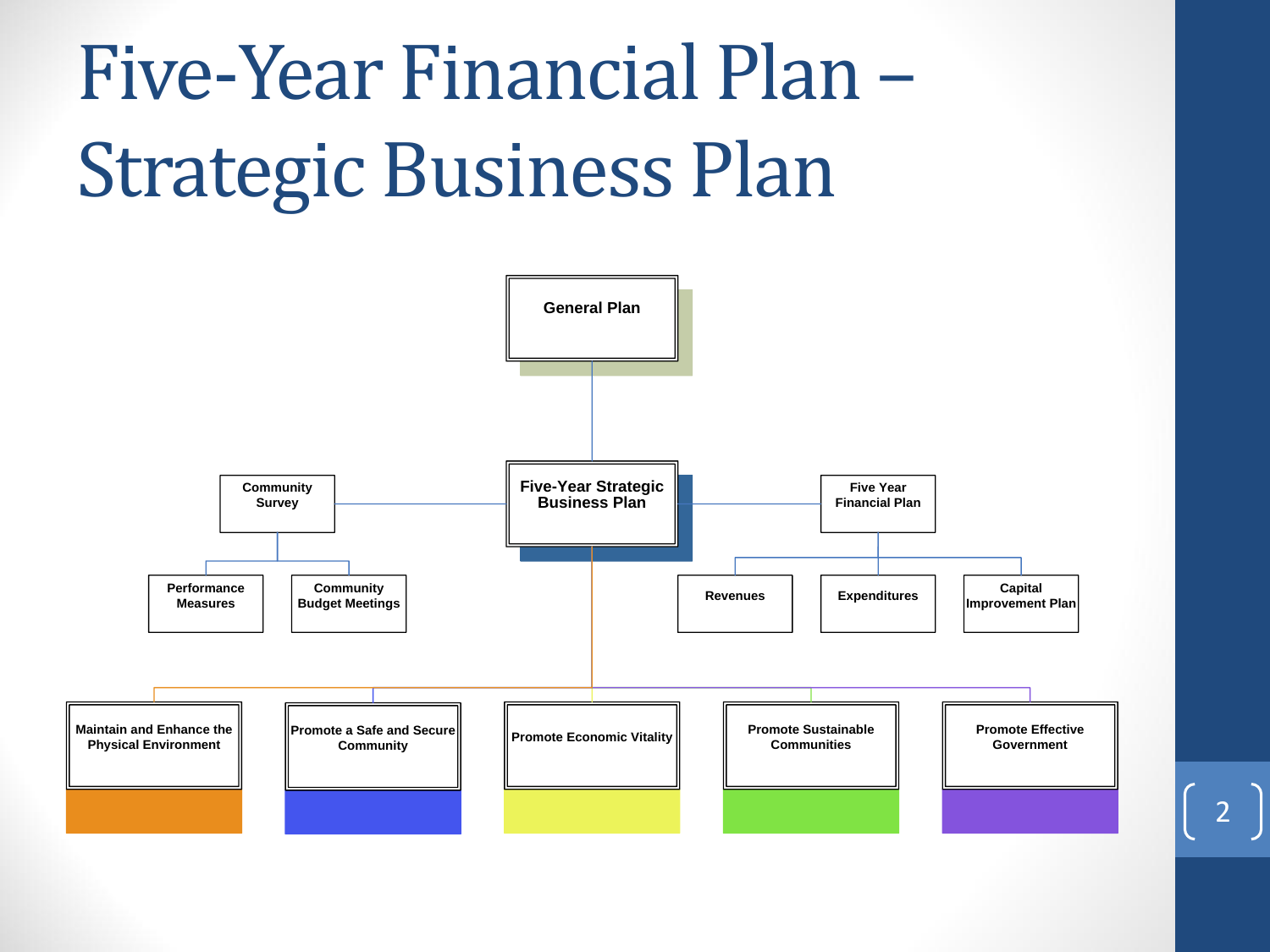#### FY2014-2015 Revenues

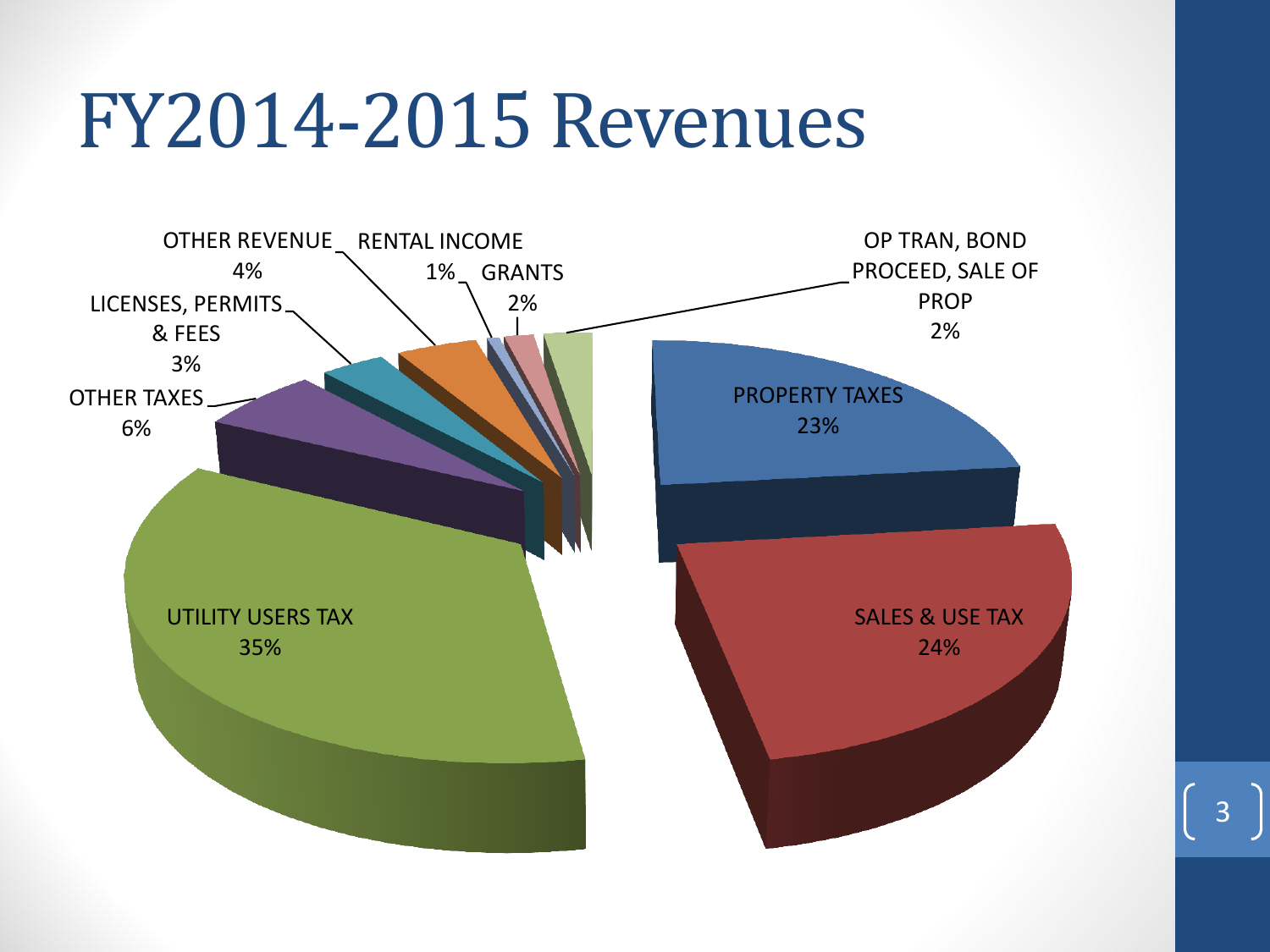#### General Fund Top Five Revenue Streams



**Millions**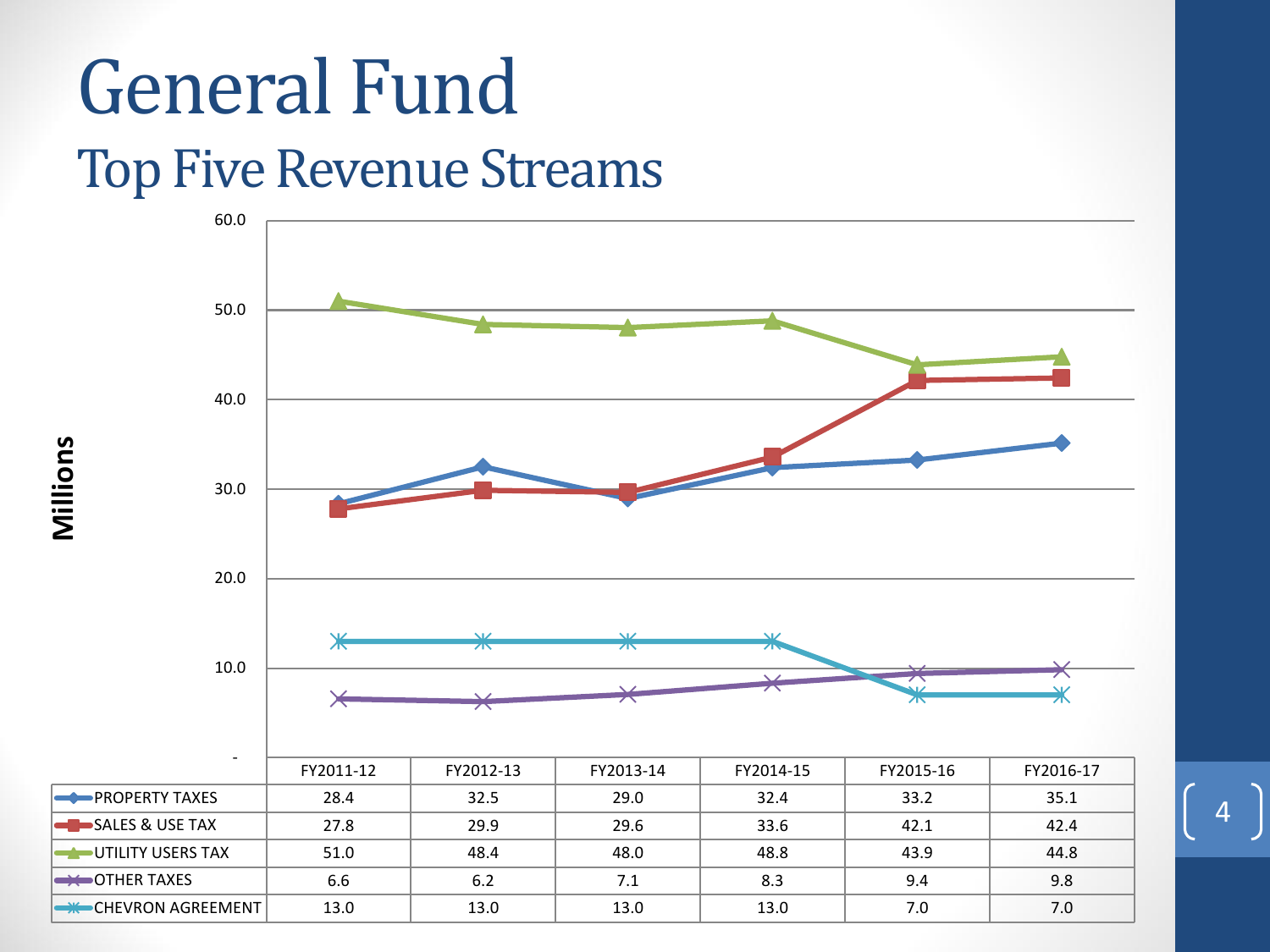### FY2014-2015 Expenditures

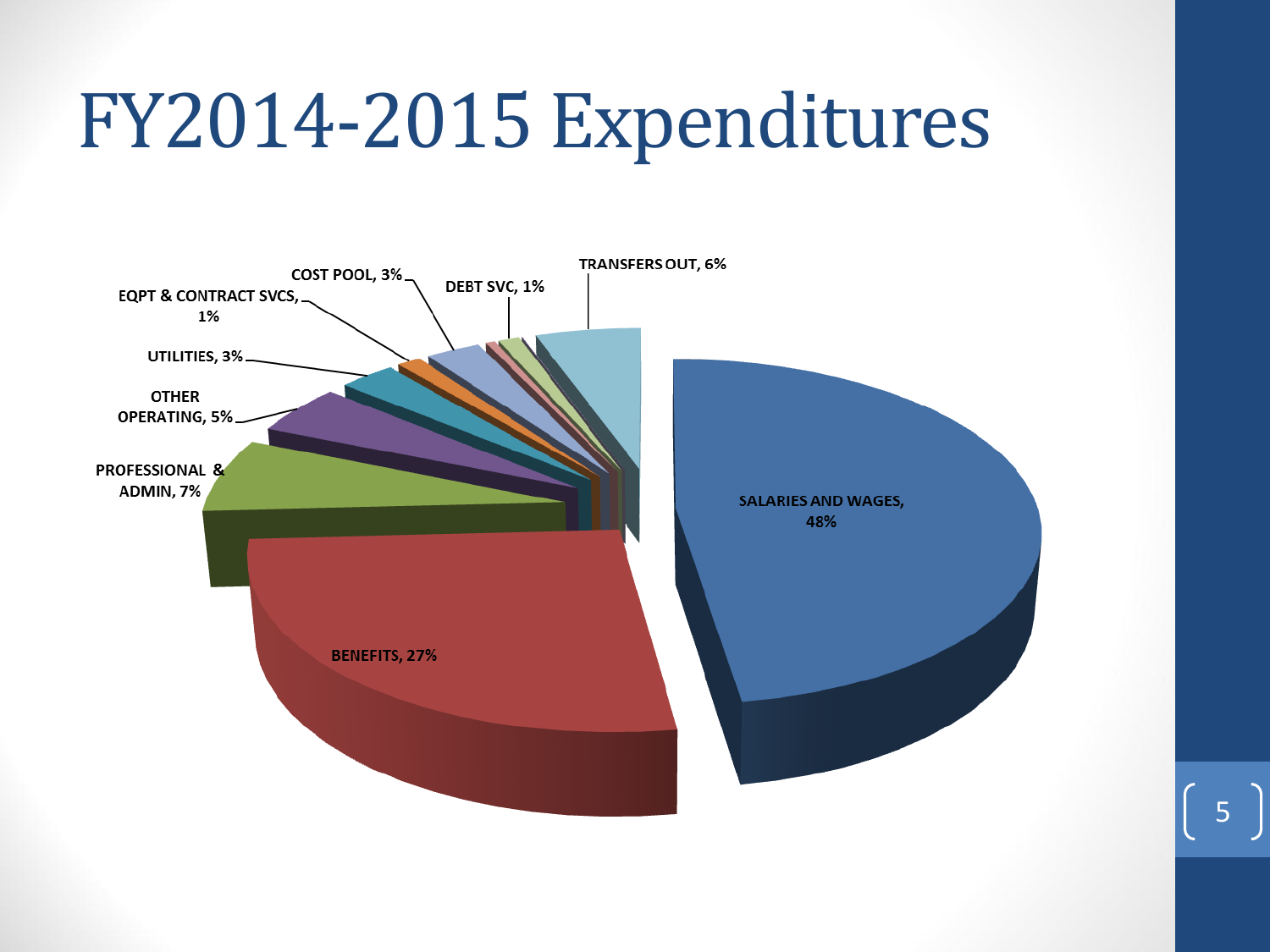#### Citywide Full-time Equivalents (FTE)



6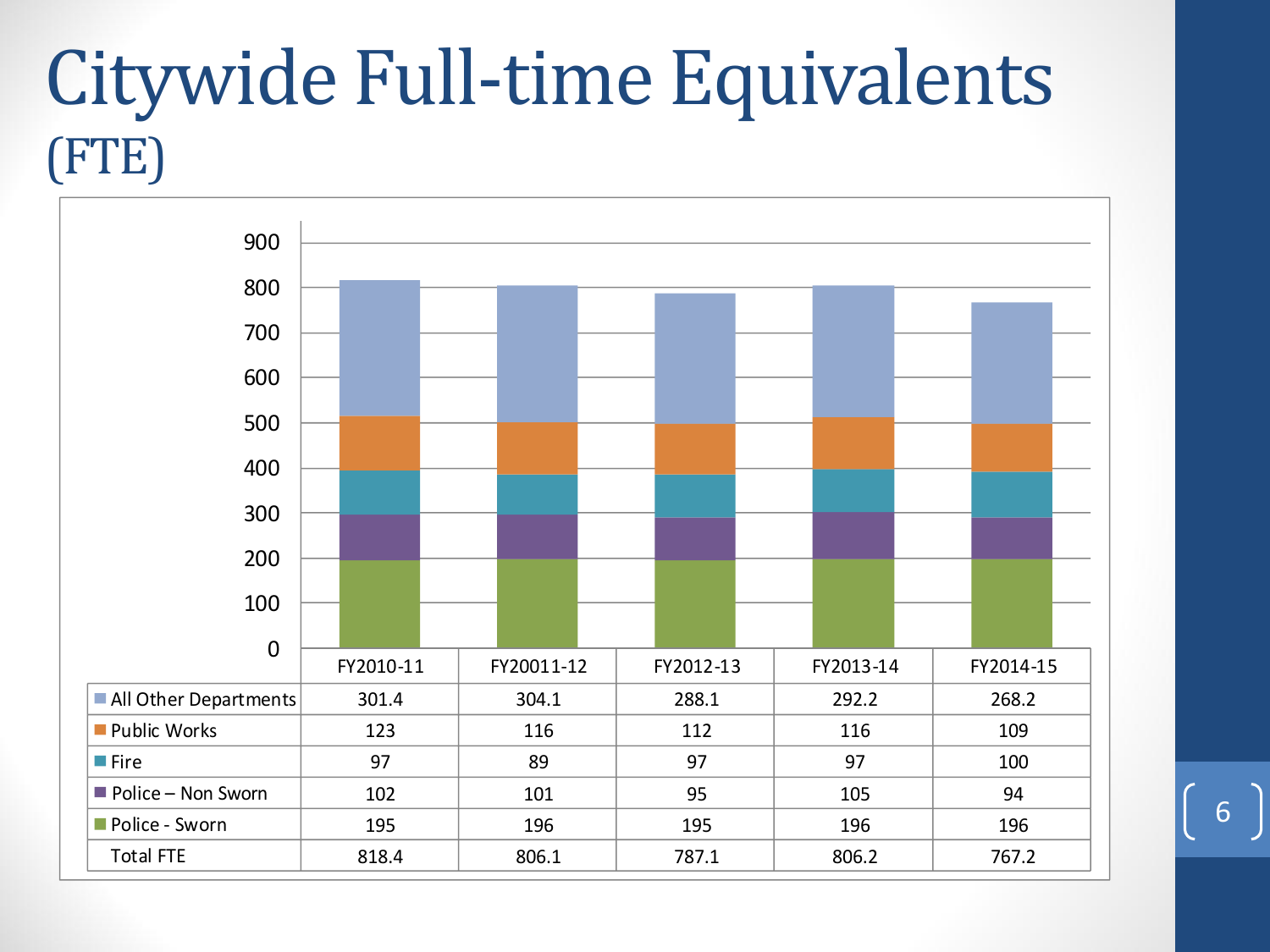## Salary and Benefits

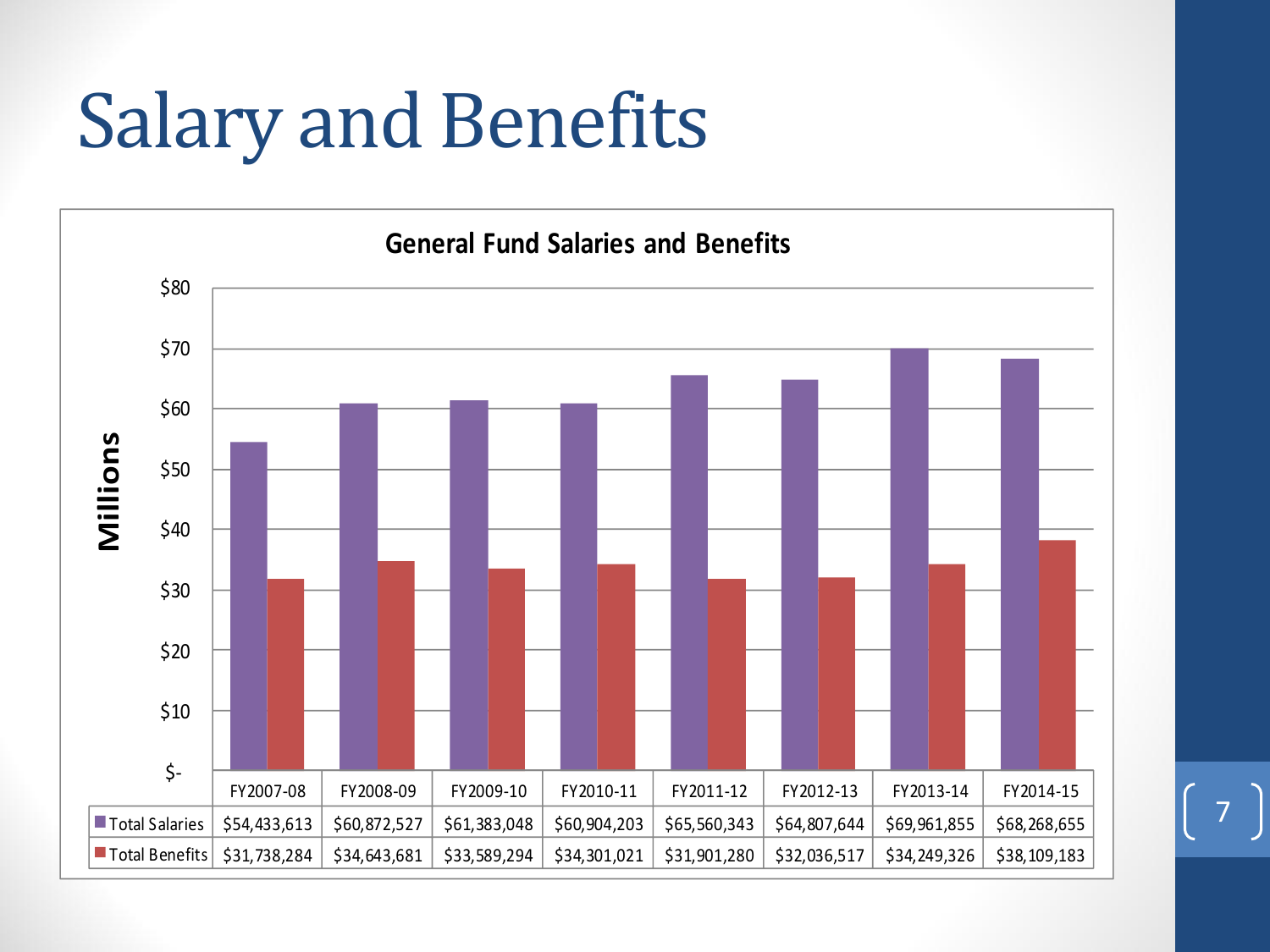#### General Fund FY2014-15 Revenue and Expenditures

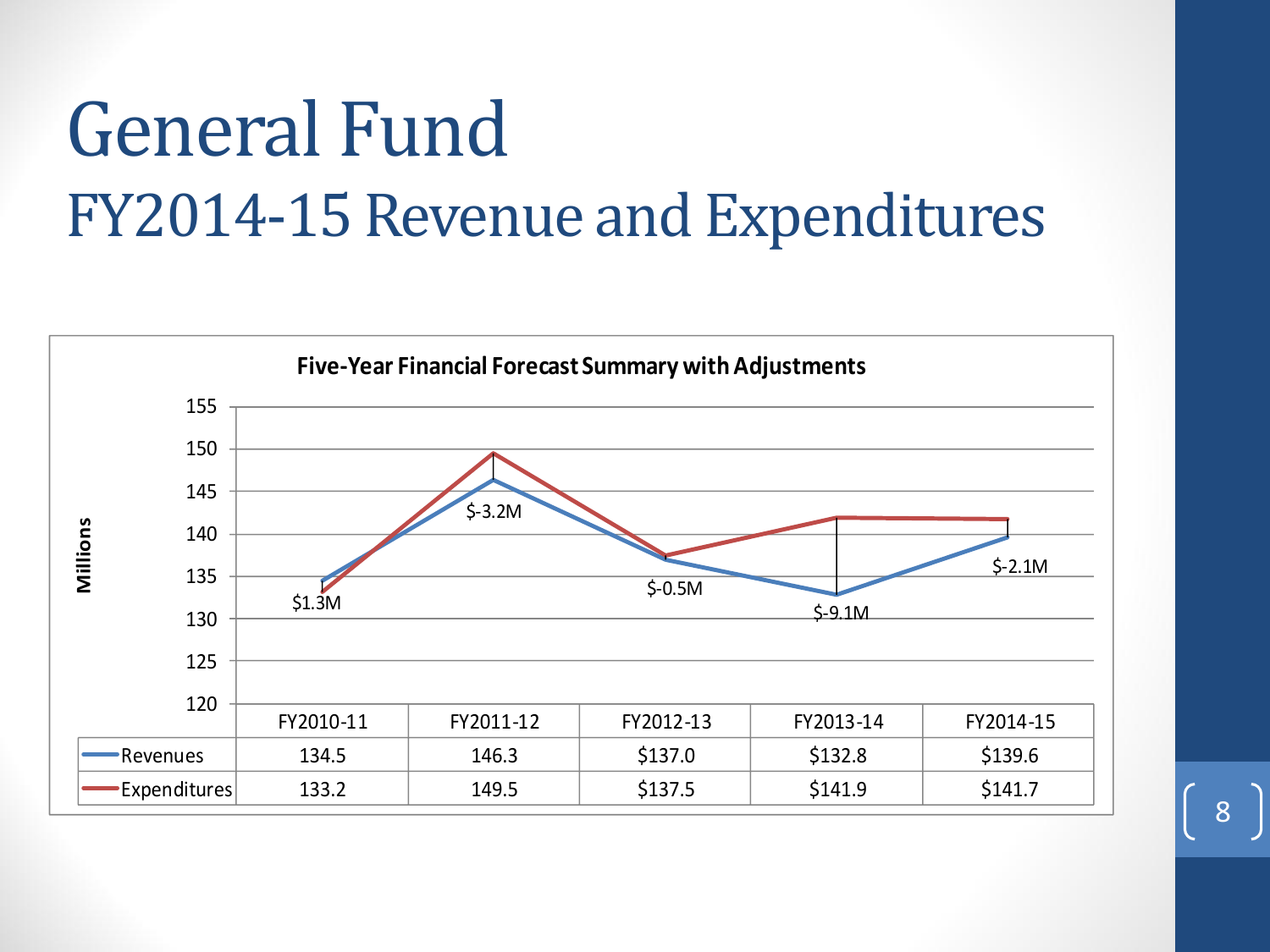## City of Richmond Credit Ratings

| <b>City's Credit Rating</b>     |                          | <b>S&amp;P</b><br>Moody's         | A+ (strong)<br><b>Baa1 (average)</b>            |
|---------------------------------|--------------------------|-----------------------------------|-------------------------------------------------|
| <b>TRAN</b>                     |                          | <b>S&amp;P</b>                    | A1+ (extremely<br>strong)                       |
|                                 |                          | Moody's                           | <b>No Rating</b>                                |
| <b>Wastewater</b>               |                          | <b>S&amp;P</b><br>Moody's         | AA- (very strong)<br>A2 (strong)                |
| El Cerrito: AA-<br>Oakland: AA- | Pinole: A+<br>Antioch: A | <b>Hercules: BB</b><br>Vallejo: C | <b>Contra Costa County: AA-</b><br>Fairfield: A |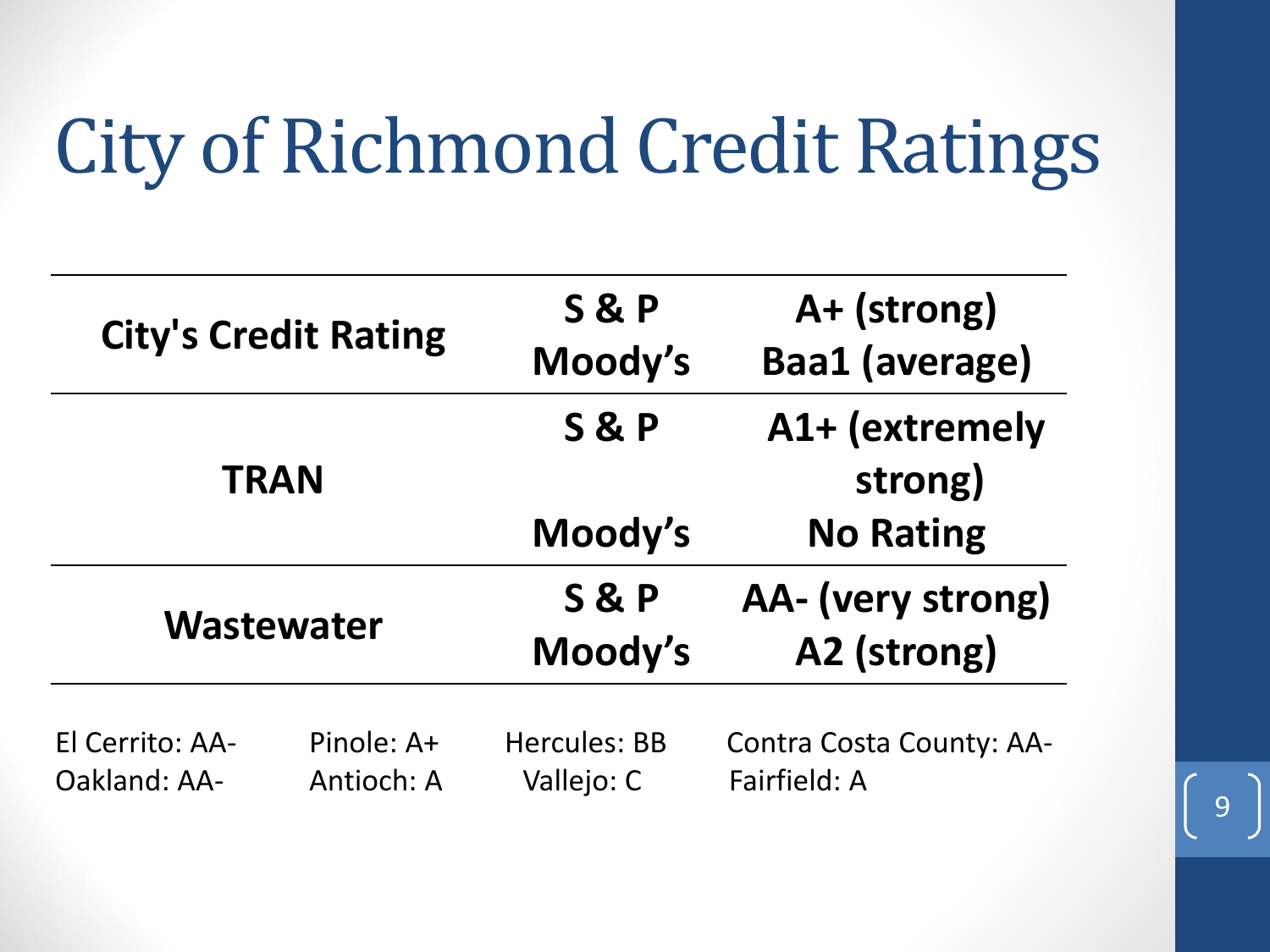# Capital Improvement Plan (CIP) Revenue and Expenditures

FY2013-14 to FY2017-18 Capital Improvement Plan

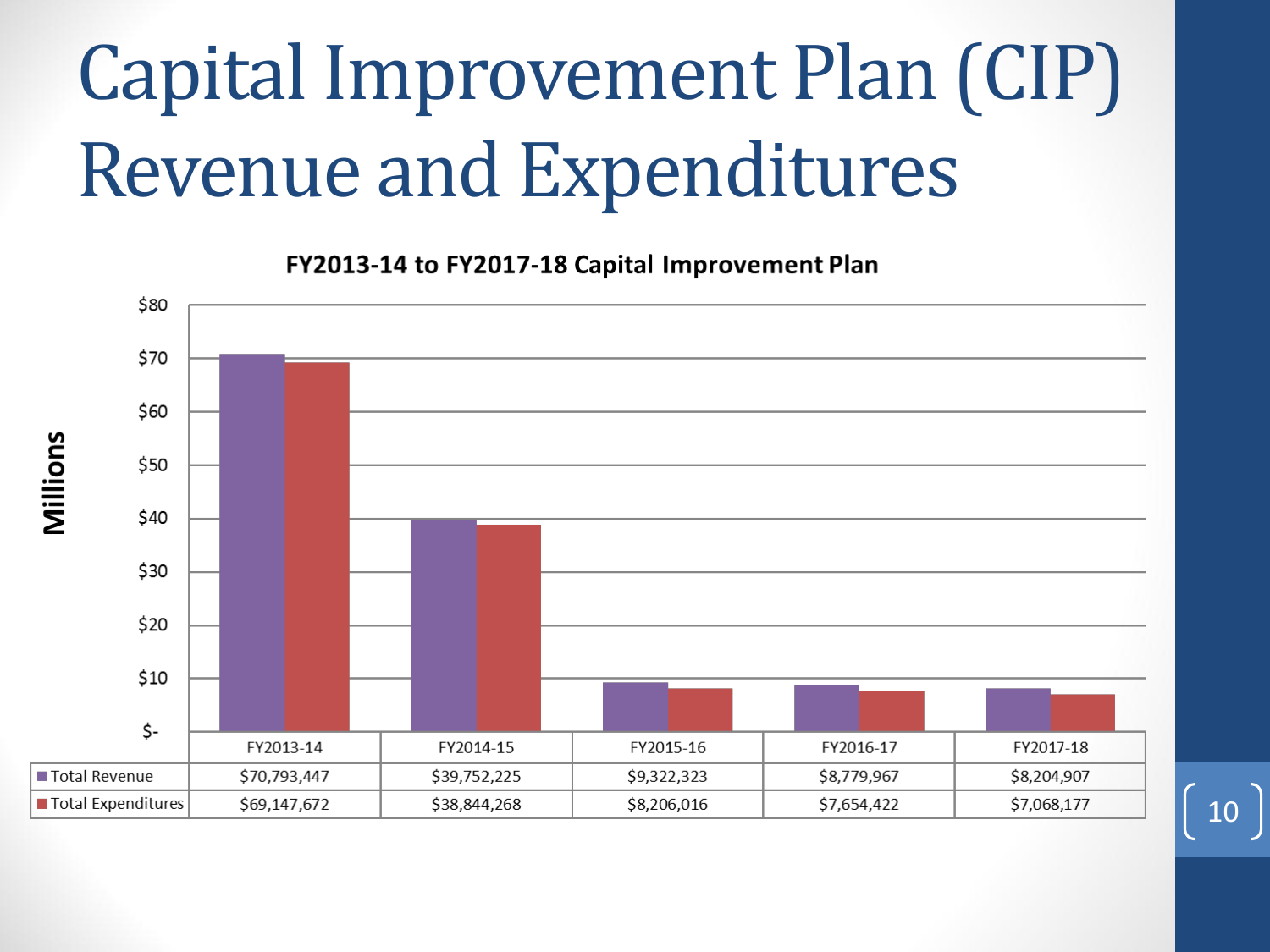## Richmond Economy

• Continued Improvements in Sales Tax Results

| <b>Business Sector</b>      | <b>Year-Over-Year Increase</b><br>(December 2014-2015) |
|-----------------------------|--------------------------------------------------------|
| <b>General Retail</b>       | 2.2%                                                   |
| <b>Food Products</b>        | 5.8%                                                   |
| <b>Transportation</b>       | 3.4%                                                   |
| <b>Construction</b>         | 5.9%                                                   |
| <b>Business to Business</b> | 4.8%                                                   |
| <b>TOTAL</b>                | 3.9%                                                   |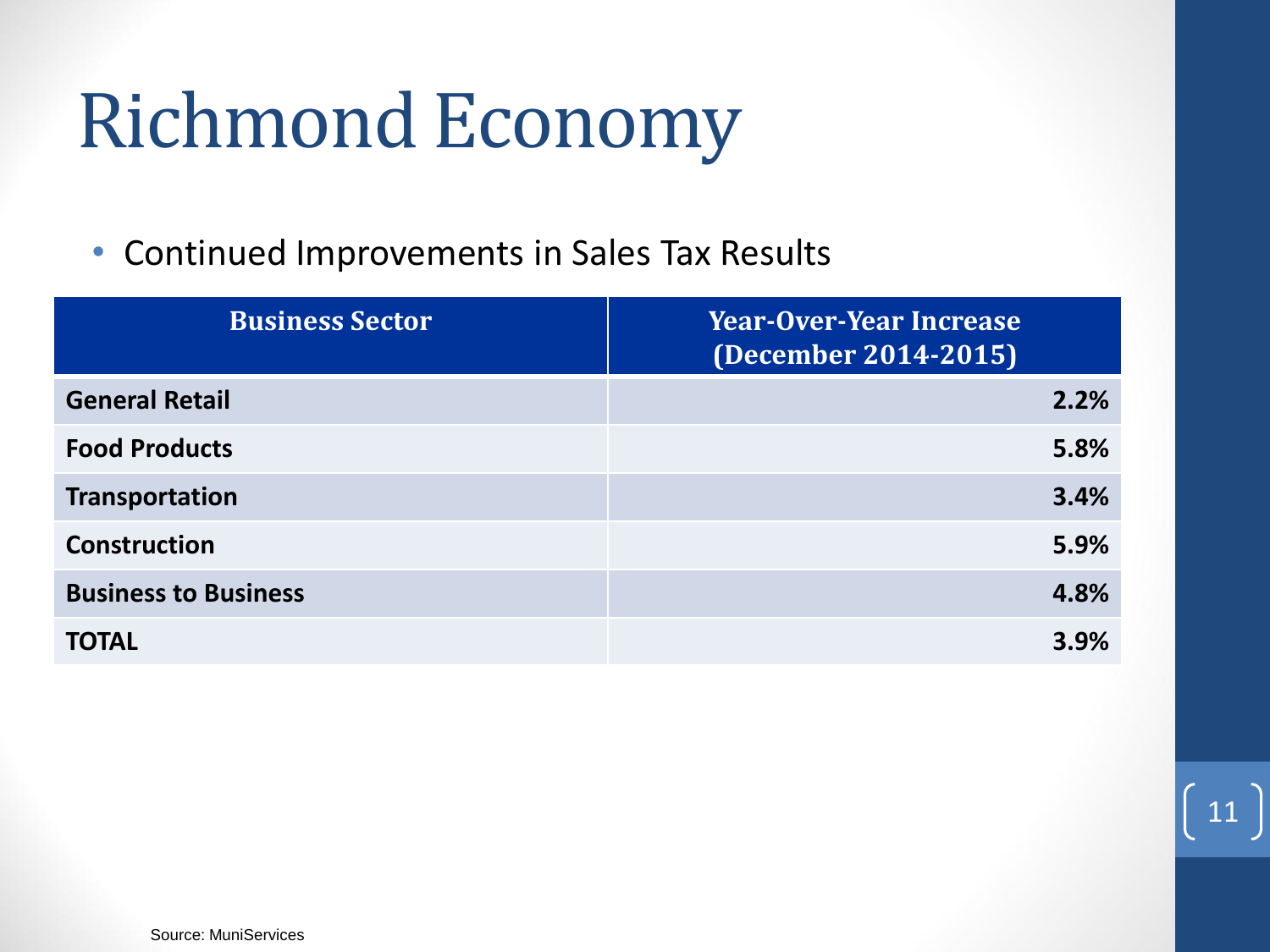## Richmond Economy

- Jobless claims have continued to decrease
	- Richmond's unemployment rate is now lower than the State of California average